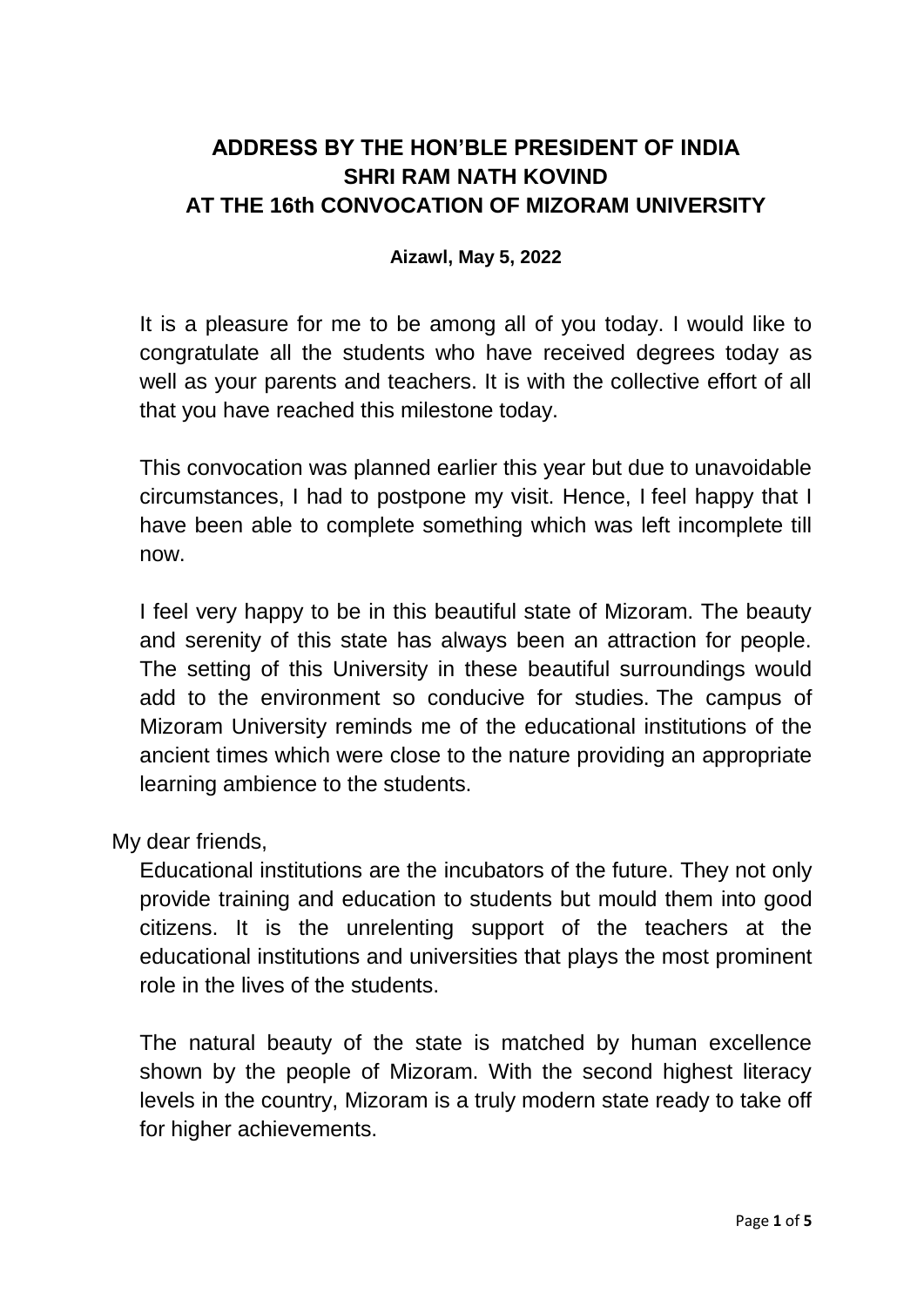Today is a great day for not just the students but also the teachers who have worked hard on each one of you. I take this opportunity to congratulate 7832 students who have been awarded degrees today. I am told that out of these students, about 4700 are women students which is more than 50 percent. Also out of 38 gold medals awarded today, 23 of them have been won by girls. It is a shining example of women's excellence. I am glad that our daughters have achieved success and are ready to shape their destinies through their own efforts.

I am happy to know that the faculty of Mizoram University is not only well qualified but also engaged in qualitative research work. Some of the faculty appointed here, have pursued impressive research work and have also applied for patents in their individual capacity. Good researchers are often exceptional teachers too. Their experimental learning is better imbibed by the students. Such faculty also encourages the spirit of research and innovation.

The National Education Policy seeks to encourage research based activities. I have been told that Mizoram University has established bio-incubator for nurturing entrepreneurs. The entrepreneurship development activities and establishment of "Technology Incubation Centers" in the University extending support to the budding entrepreneurs to nurture their ideas with innovation and creativity is a step in the right direction. Such initiatives also establish a system of knowledge transfer and wealth creation.

I appreciate these initiatives of the university to promote innovation and transform it into enterprise. This is the key to bring about change in our society and economy. I will not be surprised if ideas germinating in the bright minds of young students of Mizoram may bring a revolution in the field of science and technology. I congratulate the department of Science and Technology, Government of India for initiating such collaborations with University of Mizoram.

Besides nurturing research and innovation, what is important is skill development that helps in employability. Introduction of courses on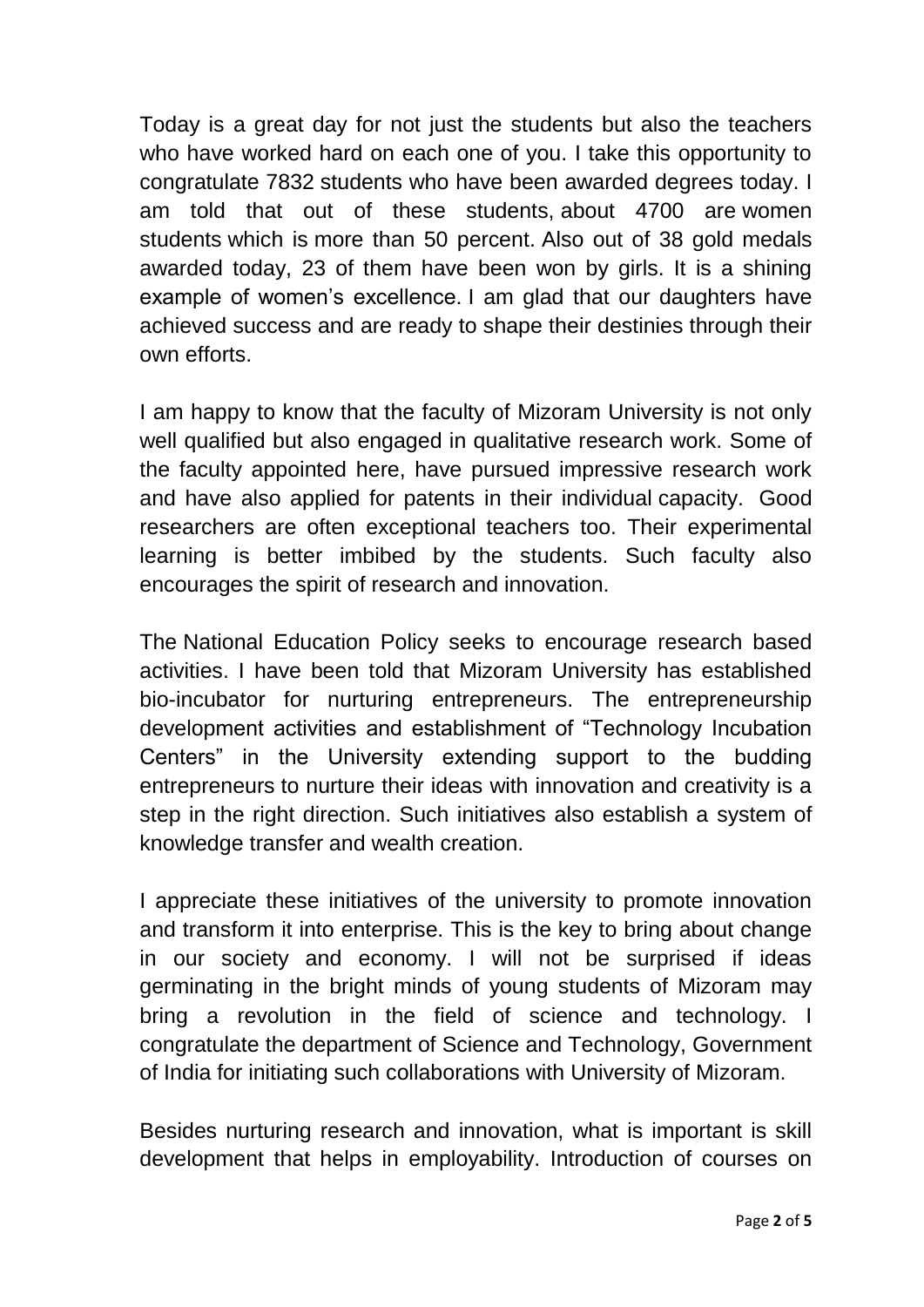handloom weaving and bee-keeping as a part of Bachelors in Vocation can be emulated by many other Institutes and Universities. Students who either have a background of such vocations or are eager to pursue them as a profession can take up such courses and gain expertise through such vocational courses. These courses impart skills and at the same time endeavour to safeguard the traditional knowledge of our country which gives us our unique and rich heritage. In the year 1937, Mahatma Gandhi had recommended a system of value education to be imparted to all the students in the country. The National Education Policy, with its specific focus on preserving traditional Indian values along with modern learning, tries to incorporate the Gandhian values. Being a value based person makes anyone a better professional in whatever area he chooses.

Mizoram is blessed with natural resources in abundance. The wide variety of flora and fauna gives us opportunities for immense range of studies. A region which is rich in bio-diversity also offers us vast opportunities for research and development. I see great opportunities for the youth in the areas of floriculture and bamboo based enterprises. The eco-system for start-ups was never as inspiring as it is today. I am sure the young students must be reading about unicorns making waves in the country and attracting investments. I can see the tendency of becoming job creators gaining ground among the young population.

However, it is our responsibility to strike the right balance between development and sustainability. The environment in this state as well as the other north-eastern states needs to be preserved with care. We must adopt practices which are beneficial not only to us but also to the nature. I must compliment the people of Mizoram along with the people of Sikkim and Tripura for generating the least plastic waste as per a study by NITI Aayog. This is a good example of responsible consumption and production which our young students will further strengthen. I have been told that despite busy traffic, the dutiful people of Aizawl refrain from honking. This practice is worth appreciating and may be adopted by people in other cities too.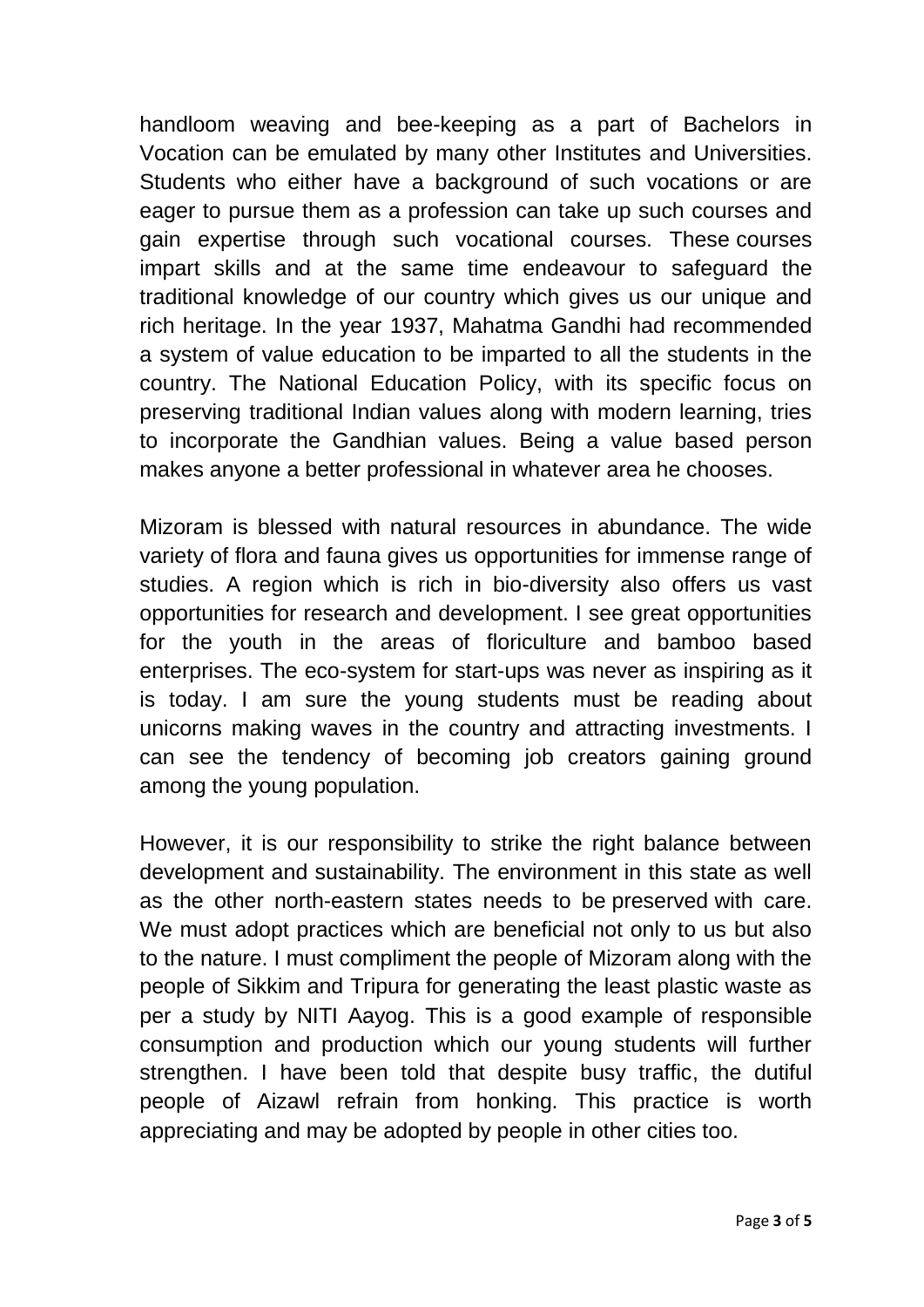Ladies and Gentlemen,

The north-eastern region of our country popularly has immense potential for trade and development. Mizoram being a land-locked state does not have access to sea but shares its borders with both Bangladesh and Myanmar besides the Indian states of Assam, Tripura and Manipur. The agreement for development of international trade 'haats' at borders with Bangladesh which was recently signed by the two countries is a step which would lead to better connectivity and trade.

Of even greater importance is the Kaladan Multi Modal Transit Transport Project which seeks to create facilities for shipment of cargo from the eastern ports of India to Myanmar as well as to the North-Eastern part of India through Myanmar. It will connect Sittwe Port in Myanmar to the India-Myanmar border thereby contributing to the economic development of the North-Eastern States of India. I hope more of such projects are identified and encouraged for holistic development of the North-Eastern States and our neighbouring countries.

Ladies and Gentlemen,

I have always emphasized on promoting Universities' Social Responsibility or USR just as the Corporate Social Responsibility or CSR for the business enterprises. In my conferences with Governors, I have reiterated the need for adopting villages by the Universities and Institutes and encouraging the social and economic development of the neighbouring areas. But in case of Mizoram University, I was pleasantly surprised to know that it has already established Yunus Social Business Centre inspired by the ideals of Noble Laureate Mohammed Yunus who changed the lives of numerous people. He pulled them out of poverty by providing them micro-credit. I hope that this initiative of Mizoram University will also help the people of this state as well as other parts of the country in bringing a positive change in their lives. In the context of equitable development, I am happy to note that earlier this year the Governor